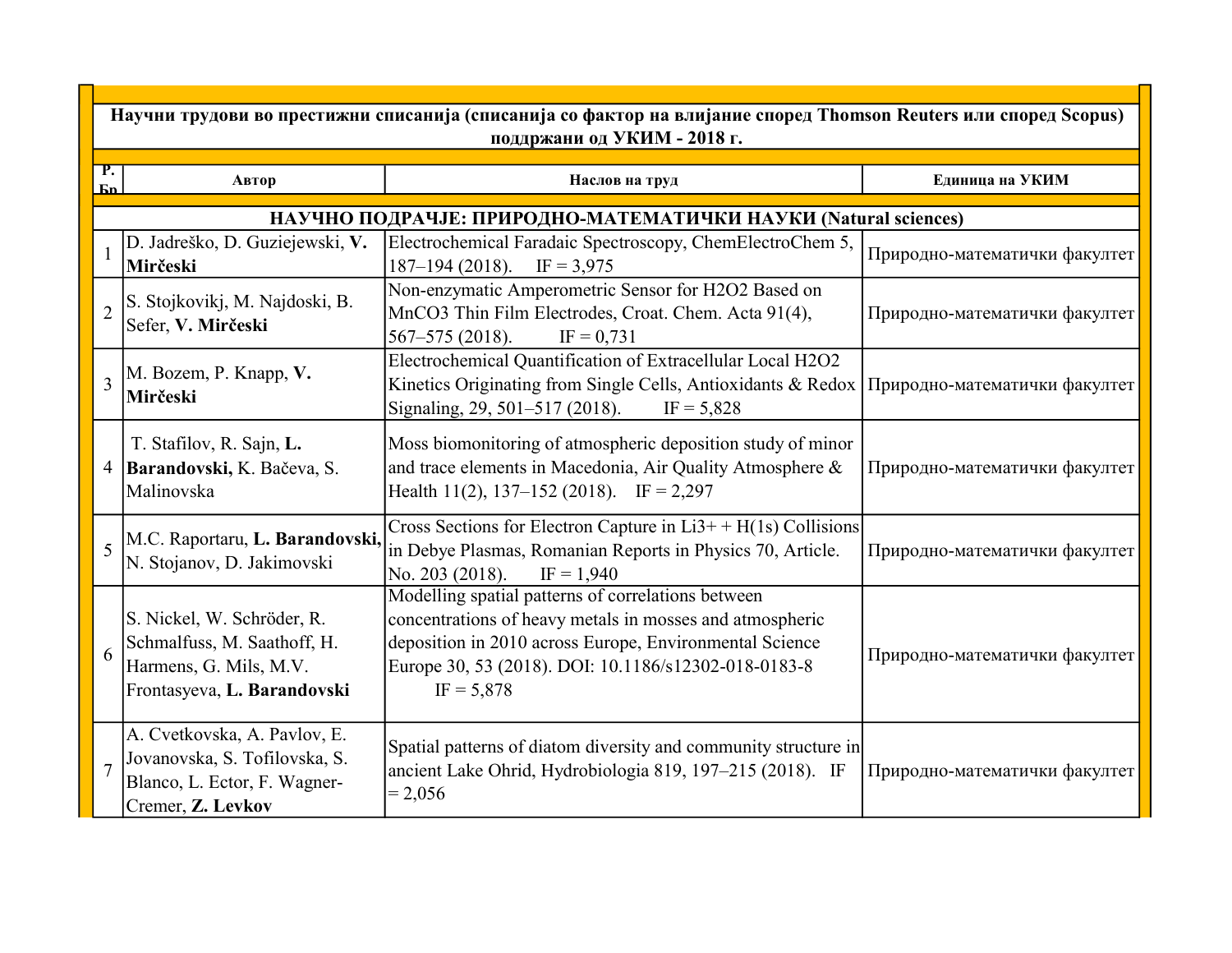|                | B. Stelbrink, E. Jovanovska, Z.<br>8  Levkov, N. Ogjnanova-<br>Rumenova, T. Wilke, C. Albrecht 2,541                                                      | Diatoms do radiate: evidence for a freshwater species flock,<br>Journal of Evolutionary Biology 31, 1969-1975 (2018).<br>$IF =$                                                                       | Природно-математички факултет     |
|----------------|-----------------------------------------------------------------------------------------------------------------------------------------------------------|-------------------------------------------------------------------------------------------------------------------------------------------------------------------------------------------------------|-----------------------------------|
| $\overline{Q}$ | I. Jüttner, J.P. Kociolek, S.<br>Gurung, A. Gurung, C. Mani<br>Sharma, Z. Levkov, D.M.<br>Wiliams, L. Ector                                               | The genus Gomphonema (Bacillariophyta) in Rara Lake,<br>Nepal: taxonomy, morphology, habitat distribution and<br>decription of five new species, Diatom Research 33, 1–38<br>(2018).<br>$IF = 1,169$  | Природно-математички факултет     |
|                | A. Cvetkovska Gjorgjievska, S.<br>10 Hristovski, B. Guéorgiev, D.<br>Prelić, K. Arsovski                                                                  | Faunistic records of ground-beetles (Coleoptera:Carabidae) on<br>Belasica Mountin, Southeastern part of the Republic of<br>Macedonia, Acta Zoologica Bulgarica 70(2), 165-177 (2018).<br>$IF = 0,278$ | Природно-математички факултет     |
|                | A. Ribolini, M. Bini, H. Isola, M.<br>Spagnolo, G. Zanchetta, R.<br>11 Pellitero, S. Mechernich, R.<br>Gromig, T. Dunai, B. Wagner, I.<br><b>Milevski</b> | An Oldest Dryas glacier expansion on Mount Pelister (Former<br>Yugoslav Republic of Macedonia) according to 10Be<br>cosmogenic dating, Journal of Geological Society  (2018).<br>$IF = 3,300$         | Природно-математички факултет     |
|                |                                                                                                                                                           | НАУЧНО ПОДРАЧЈЕ: ТЕХНИЧКО-ТЕХНОЛОШКИ НАУКИ (Engineering and technology)                                                                                                                               |                                   |
|                | Dimova Vesna, Jordanov I.                                                                                                                                 | NOVEL APPLICATION OF TOPOLOGICAL<br>DESCRIPTORS: QSAR STUDY OF ANTIBACTERIAL<br>ACTIVITIES OF TRIAZOLES, Indian Journal of Chemistry<br>57B, 1023-1032 (2018).<br>$IF = 0.509$                        | Технолошко-металуршки<br>факултет |
| 2              | Kuvendziev Stefan, Lisichkov<br>K., Zekovic Z., Marinkovski M.,<br>Musliu Z.                                                                              | SUPERCRITICAL FLUID EXTRACTION OF FISH OIL<br>FROM COMMON CARP (CYPRINUS CAPRIO L.)<br>TISSUES, Journal of Supercritical Fluids 133 (1), 528-534<br>(2018).<br>$IF = 3.481$                           | Технолошко-металуршки<br>факултет |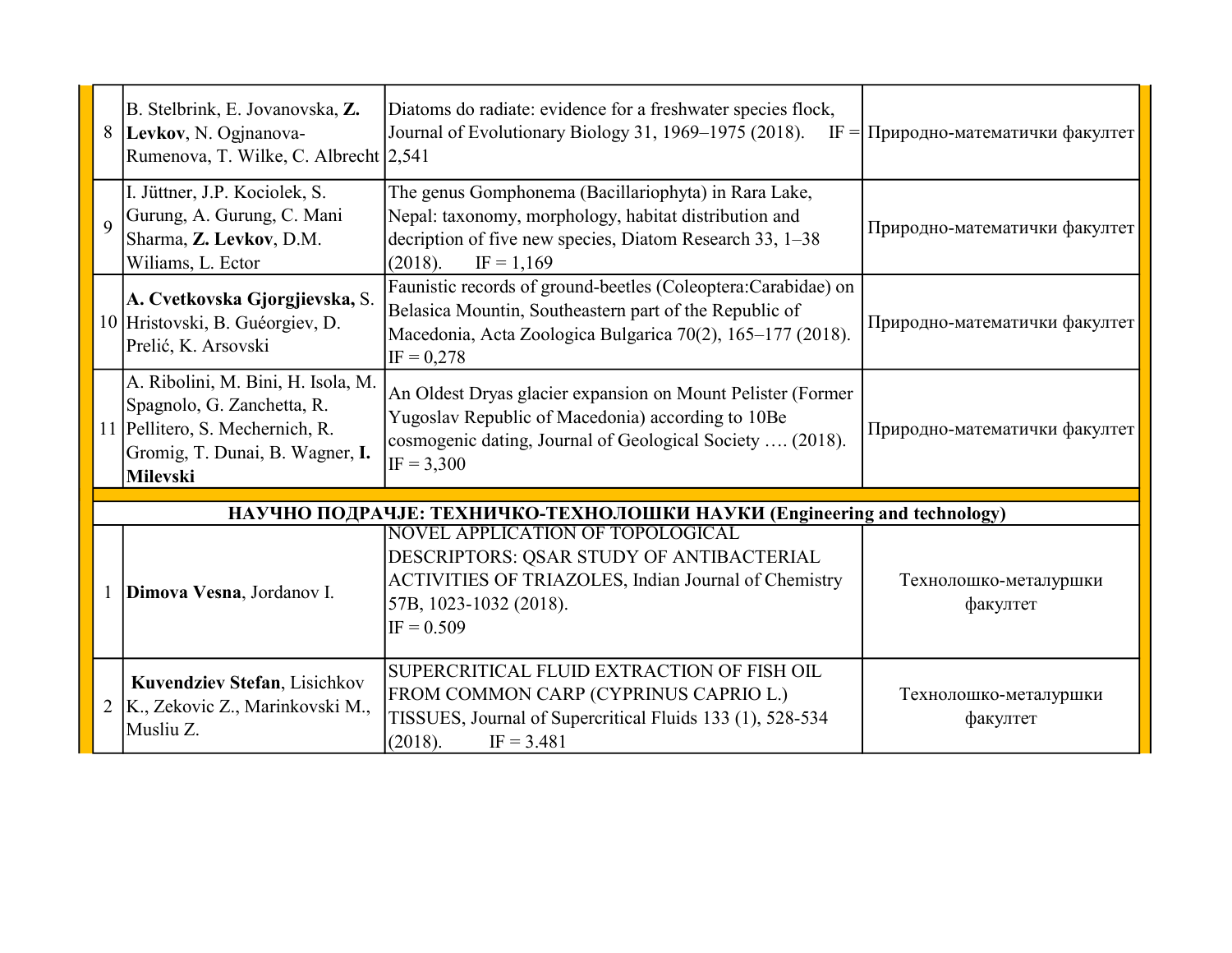| 3              | Gjoreski Hristijan, Ciliberto M.,<br>Wang L., Morales F., Mekki S.,<br>Valentin S., Roggen D., | THE UNIVERSITY OF SUSSEX-HUAWEI LOCOMOTION<br>AND TRANSPORTATION DATASET FOR<br>MULTIMODAL ANALYTICS WITH MOBILE DEVICES,<br>IEEE Access 6, 42592-42604 (2018).<br>$IF = 4.098$                                                                               | Факултет за електротехника и<br>информациски технологии |
|----------------|------------------------------------------------------------------------------------------------|---------------------------------------------------------------------------------------------------------------------------------------------------------------------------------------------------------------------------------------------------------------|---------------------------------------------------------|
| $\overline{4}$ | Piltaver R., Gjoreski Hristijan,<br>Gams M.,                                                   | <b>IDENTIFYING A PERSON WITH DOOR-MOUNTED</b><br>ACCELEROMETER, Journal of Ambient Intelligence and<br>Smart Environments 10, 361-275 (2018).<br>$IF = 1.186$                                                                                                 | Факултет за електротехника и<br>информациски технологии |
| 5              | Rajcic R., Todorovski Mirko                                                                    | A DOUBLE-EXPONENTIAL LIGHTNING CURRENT<br>FUNCTION SUITABLE FOR USE OF DIFFERENT SETS<br>OF INPUT DATA, IEEE Transactions on Power Delivery, 33<br>$(4)$ , 2053-2055 (2018). IF = 4.415                                                                       | Факултет за електротехника и<br>информациски технологии |
| 6              | Greev L., Kuhar A., Arnautovski-<br>Toseva V., Markovski Blagoja                               | EVALUATION HIGH-FREUENCY CIRCUIT MODEL FOR<br>HORIZONTAL AND VERTICAL GROUNDING<br><b>ELECTRODES, IEEE Transaction and Electromagnetic</b><br>Compatibility, 33 (6), 3065-3074 (2018).<br>$IF = 2.274$                                                        | Факултет за електротехника и<br>информациски технологии |
| $\overline{7}$ | Vujcic I., Masic S., Spasevska<br><b>Hristina</b>                                              | Dramicanin M., ACCURACY IN DETERMINING<br>ABSORBED IRRADIATION DOSE AT DIFFERENT<br>TEMPERATURE MEASUREMENTS USING ETHANOL-<br>CHLOROBENZENE OSCILLOTITRATOR SYSTEM,<br>Nuclear Technology & Radiation Protection, 33 (4), 363-368<br>(2018).<br>$IF = 0.614$ | Факултет за електротехника и<br>информациски технологии |
| 8              | Denkovska M., Denkovski M.,<br>Atanasovski Vladimir,<br>Gavrilovska L.                         | POWER OPTIMIZATION OF LTE-00 AND COEXISTENCE<br>WITH DVB-T SERVICES, Physical Communication, 29, 12-<br>21(2018).<br>$IF = 1.451$                                                                                                                             | Факултет за електротехника и<br>информациски технологии |
| $\overline{Q}$ | Szaszak G., Tundik M., Gerazov<br><b>Branislav</b>                                             | PROSODIC STRESS DETECTION FOR FIXED STRESS<br>LANGUAGES USING FORMAL ATOM<br>DECOMPOSITION AND A STATISTICAL HIDDEN<br>MARKOV HYBRID, Speech Communication, 102, 14-26<br>(2018).<br>$IF = 1,585$                                                             | Факултет за електротехника и<br>информациски технологии |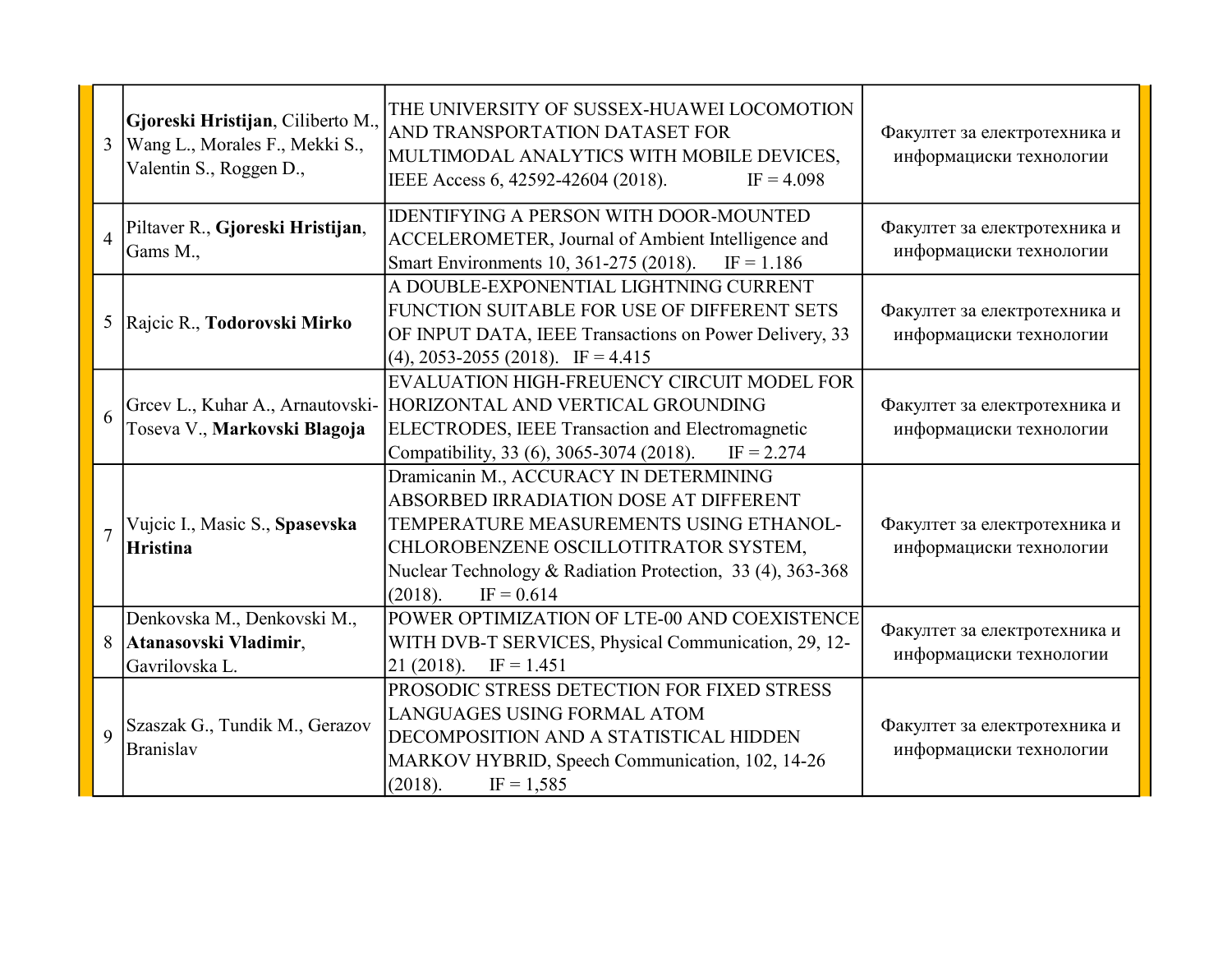|    | Stojanovski D., Strezovski Gj,<br>10 Madjarov Gjorgji, Dimitrovski<br>I., Chorbev I.                                                                          | DEEP NEURAL NETWORK ARCHITECTURE FOR<br>SENTIMENT ANALYSIS AND EMOTION<br><b>IDENTIFICATION OF TWITTER MESSAGES, Multimedia</b><br>Tools and Applications 77 (24), 32213-32242 (2018).<br>$IF =$<br>2.101                        | Факултет за информатички науки<br>и компјутерско инженерство |
|----|---------------------------------------------------------------------------------------------------------------------------------------------------------------|----------------------------------------------------------------------------------------------------------------------------------------------------------------------------------------------------------------------------------|--------------------------------------------------------------|
|    | 11 Gusev M., Dustdar S.                                                                                                                                       | GOING BACK TO THE ROOTS-THE EVOLUTION OF<br>EDGE COMPUTING, AN IOT PERSPECTIVE, IEEE<br>Internet Computing 22 (2), 5-15 (2018).<br>$IF = 2.891$                                                                                  | Факултет за информатички науки<br>и компјутерско инженерство |
|    | Atanasovski B., Bogdanovic M.,<br>Velinov Goran, Stoimenov L.,<br>12 Dimovski A., Koteska B.,<br>Jankovic D., Skrceska I., Kon-<br>Popovska M., Jakimovski B. | ON DEFENDING A MODEL DRIVEN ARCHITECTURE<br>FOR AN ENTERPRISE E-HEALTH SYSTEM, Enterprise<br>Information Systems 12 (8-9), 915-941 (2018). IF = 2.122                                                                            | Факултет за информатички науки<br>и компјутерско инженерство |
| 13 | Polenakovik Radmil,<br>Stankovska I., Jovanovski B.,<br>Gecevska V., Sutevski D.,<br>Velkovski T.,                                                            | <b>INNOVATIVENESS IN MACEDONIAN COMPANIES:</b><br>EVIDENCE FROM THE COMMUNITY INNOVATION<br>SURVEY, Technical Gazette 25 (3), 910-915 (2018).<br>$IF = 0.64$                                                                     | Машински факултет                                            |
| 14 | Mladenovska D., Lazarevska<br>Ana, Bimbiloska Lekoska I.                                                                                                      | THE ROLE AND INDEPENDENCE OF ECONOMIC<br>INDICATORS IN OPTIMAL NATURAL GAS SUPPLY IN<br>MACEDONIA AS A TRANSITIONAL ECONOMY, TEM<br>Journal - Technology Education Management Informatics 7<br>$(1), 86 - 96 (2018)$ . IF = 0.52 | Машински факултет                                            |
| 15 | Filkovski Risto, Petrovski I.,<br>Gjurchinovski Z.                                                                                                            | Energy Optimisation of Vertical Shaft Kiln Operation in the<br>process of dolomite calcination, Thermal Science 22 (5), 2123-<br>2135(2018).<br>$IF = 1.541$                                                                     | Машински факултет                                            |
| 16 | Krasniqi Alidema D., Filkoski<br>Risto, Krasniqi M.                                                                                                           | Energy Efficiency Analysis of Lignite-Fired Steam Generator,<br>Thermal Science 22 (5), 2087-2101 (2018). IF = 1.541                                                                                                             | Машински факултет                                            |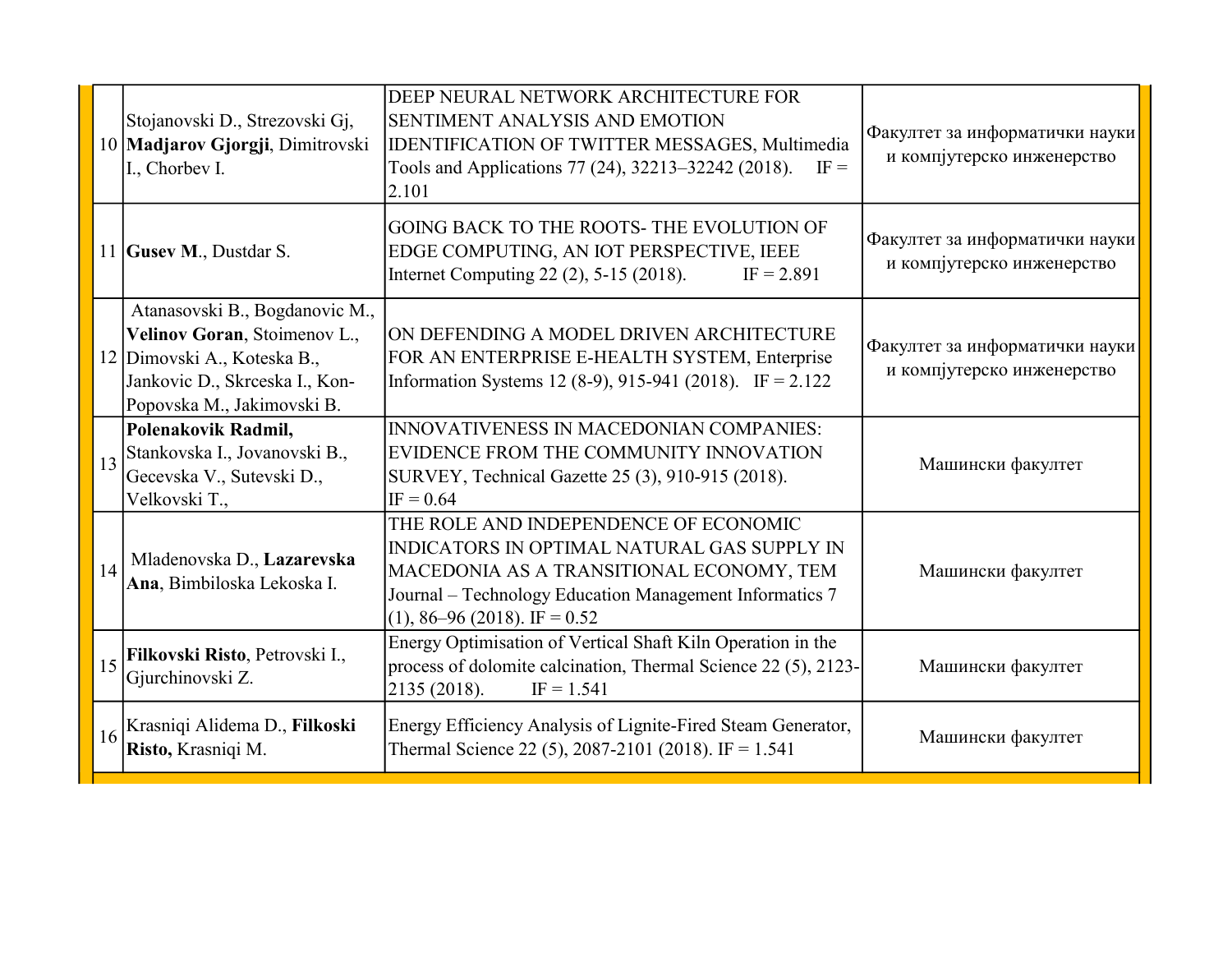|   | НАУЧНО ПОДРАЧЈЕ: МЕДИЦИНСКИ НАУКИ (Medical and health sciences)                                                                                                                                              |                                                                                                                                                                                                                               |                     |  |
|---|--------------------------------------------------------------------------------------------------------------------------------------------------------------------------------------------------------------|-------------------------------------------------------------------------------------------------------------------------------------------------------------------------------------------------------------------------------|---------------------|--|
|   | Matveeva, N., Popovska, L.,<br>Evrosimovska, B., Chadikovska,<br>E., Nikolovska, J.,                                                                                                                         | 2018. Morphological alterations in the position of the<br>mandibular foramen in dentate and edentate mandibles. Anat.<br>Sci. Int. 93(3), 340-350. doi: 10.1007/s12565-017-0423-9.<br>$IF=1,566$                              | Медицински факултет |  |
| 2 | Bosilkovski, M., Stojanov, A.,<br>Stevanovic, M., Karadzovski, Z.,<br>Krstevski, K.                                                                                                                          | 2018. Impact of measures to control brucellosis on disease<br>characteristics in humans: experience from an endemic region<br>in the Balkans. Infect. Dis. 50(5), 340-345. doi:<br>10.1080/23744235.2017.1407037.<br>IF-2,191 | Медицински факултет |  |
| 3 | Nadzinski, G., Dobrevski, M.,<br>Anderson, C., McClintock,<br>P.V.E., Stefanovska, A.,<br>Stankovski, M., Stankovski, T.                                                                                     | 2018. Experimental Realization of the Coupling Function<br>Secure Communications Protocol and Analysis of Its Noise<br>Robustness. IEEE Transactions on Information Forensics and<br>Security 13(10), 2591-2601.<br>$IF=6,21$ | Медицински факултет |  |
|   | Wilke, A., Bollmann, U.,<br>Cazzaniga, S., Hübner, A., John,<br>S.M., Karadzinska-Bislimovska,<br>4 J., Mijakoski, D., Šimić, D.,<br>Simon, D., Sonsmann, F.,<br>Stoleski, S., Weinert, P.,<br>Wulfhorst, B. | 2018. The implementation of knowledge dissemination in the<br>prevention of occupational skin diseases. Eur. Acad. Dermatol.<br>Venereol. 32(3), 449-458. doi: 10.1111/jdv.14653.<br>$IF = 5,113$                             | Медицински факултет |  |
|   | Martinez, G.S., Spadaro, J.V.,<br>5 Chapizanis. D., Kendrovski. V.,<br>Kochubovski, M., Mudu, P.                                                                                                             | 2018. Health Impacts and Economic Costs of Air Pollution in<br>the Metropolitan Area of Skopje. Int. J. Environ. Res. Public<br>Health 15(4). pii: E626, 1-11. doi: 10.3390/ijerph15040626.<br>$IF = 2,468$                   | Медицински факултет |  |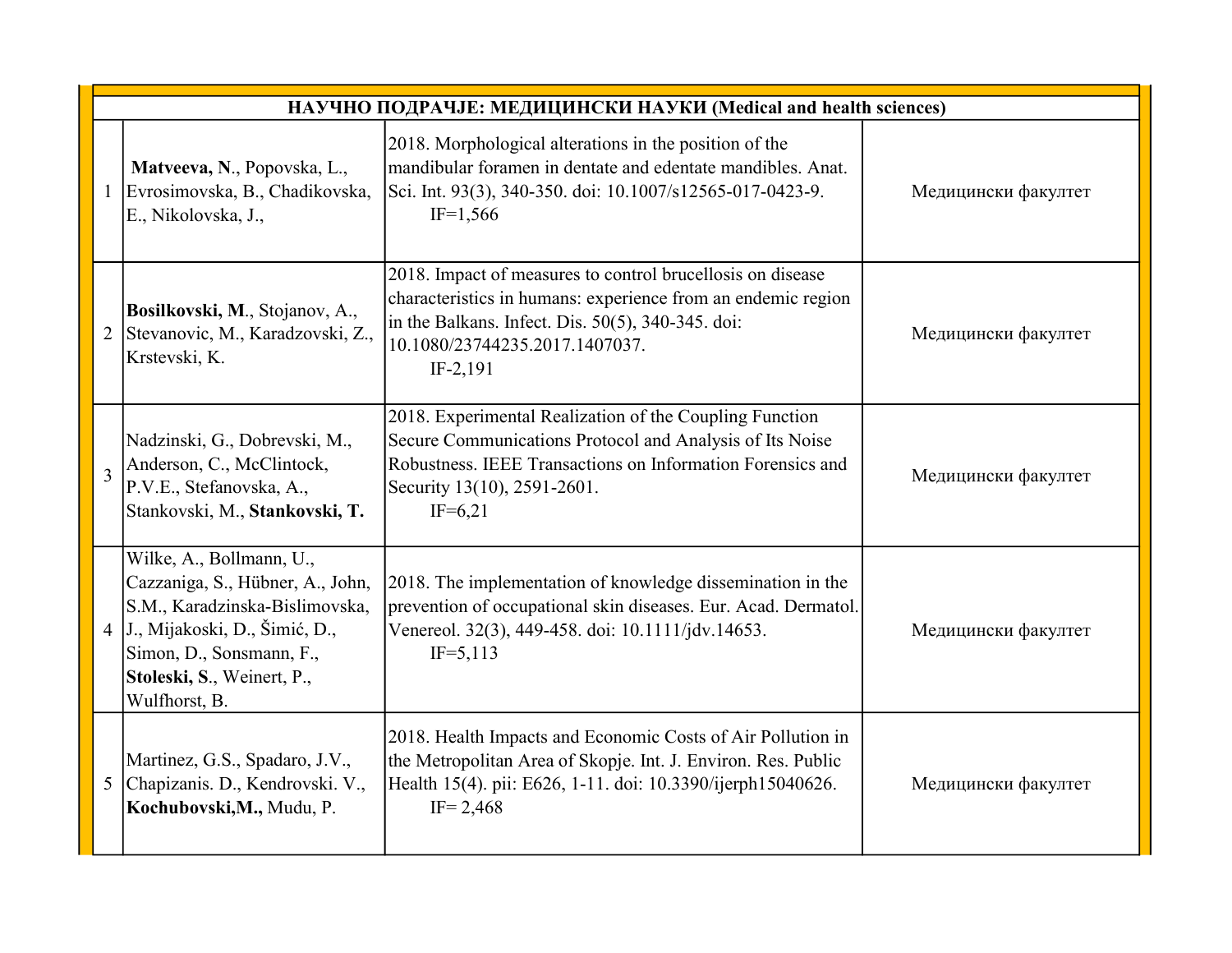| 6              | Tofte, N., Lindhardt, M.,<br>Adamova, K., Beige, J., Beulens,<br>J.W., Birkenfeld, A.L., Currie, G.,<br>Delles, C., Dimos, I., Francová,<br>L., Frimodt-Møller, M., Girman,<br>A., Mischak, H., Navis, G.,<br>Nijpels, G., Noutsou, M., Ortiz,<br>A., Parvanova, A., Persson, F.,<br>Ruggenenti, P.L., Rutters, F.,<br>Rychlík, I., Spasovski, G.,<br>Speeckaert, M., Trillini, M., von<br>der Leyen, H., Rossing, P. | 2018. Characteristics of high- and low-risk individuals in the<br>PRIORITY study: urinary proteomics and mineralocorticoid<br>$[P., Göke, R., Havrdova, T., Kooy,   receptor antagonist for prevention of diabetic nephropathy in$<br>Type 2 diabetes. Diabet Med. 35(10), 1375-1382. doi:<br>10.1111/dme.13669.<br>$IF = 3.107$ | Медицински факултет |
|----------------|-----------------------------------------------------------------------------------------------------------------------------------------------------------------------------------------------------------------------------------------------------------------------------------------------------------------------------------------------------------------------------------------------------------------------|----------------------------------------------------------------------------------------------------------------------------------------------------------------------------------------------------------------------------------------------------------------------------------------------------------------------------------|---------------------|
|                | Figurek, A., Spasovski, G.                                                                                                                                                                                                                                                                                                                                                                                            | 2018. Is serum sclerostin a marker of atherosclerosis in<br>patients with chronic kidney disease-mineral and bone<br>disorder? Int. Urol. Nephrol. 50(10), 1863-1870. doi:<br>10.1007/s11255-018-1935-5.<br>$IF=1,596$                                                                                                           | Медицински факултет |
| $\overline{8}$ | Markoska, K., Pejchinovski, M.,<br>Pontillo, C., Zürbig, P., Jacobs,<br>L., Smith, A., Masin-Spasovska,<br>J., Stojceva-Taneva, O.,<br>Polenakovic, M., Magni, F.,<br>Mischak, H., Spasovski, G.                                                                                                                                                                                                                      | 2018. Urinary peptide biomarker panel associated with an<br>improvement in estimated glomerular filtration rate in chronic<br>kidney disease patients. Nephrol Dial. Transplant. 33(5), 751-<br>759. doi: 10.1093/ndt/gfx263.<br>$IF=4,198$                                                                                      | Медицински факултет |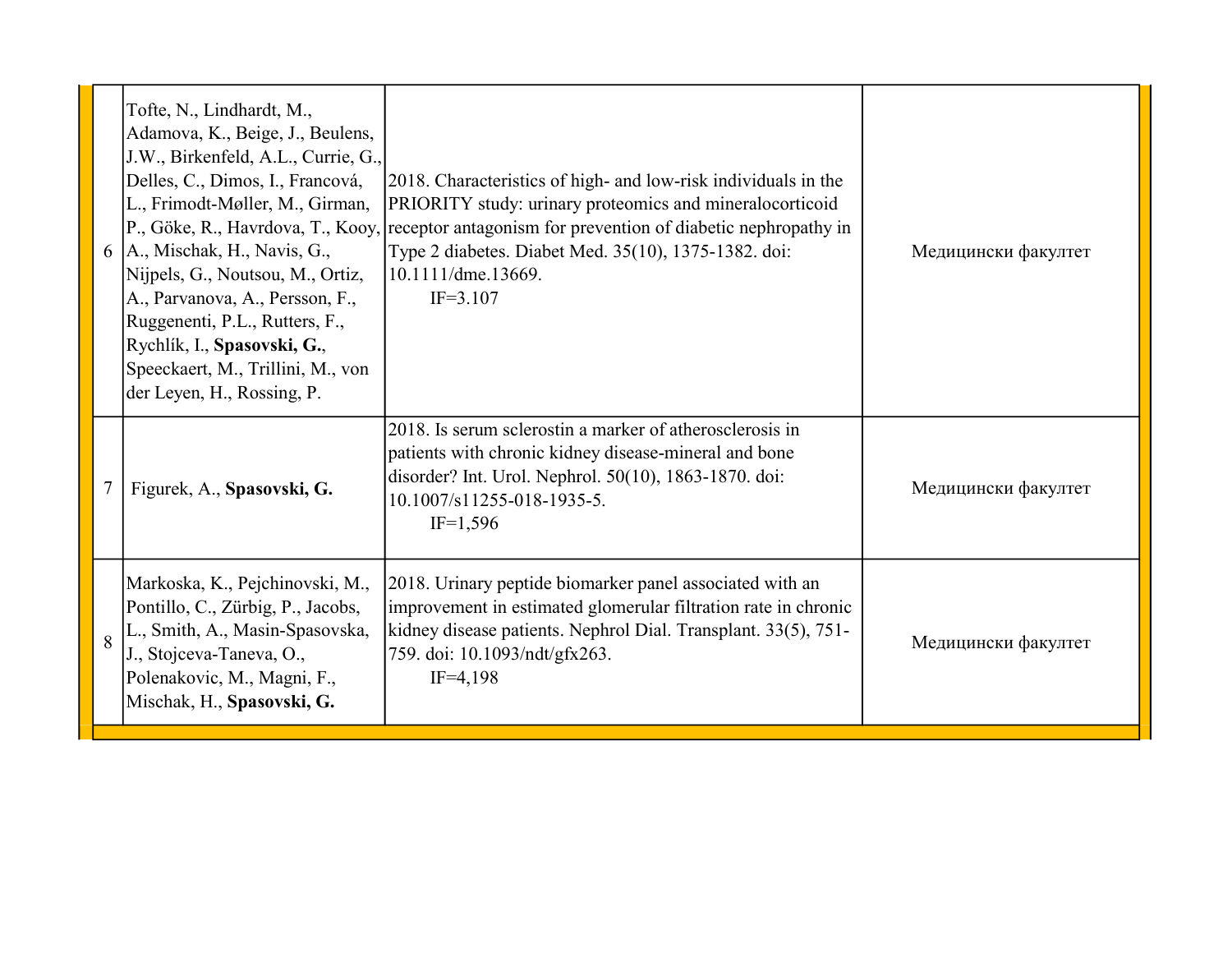|                | НАУЧНО ПОДРАЧЈЕ: БИОТЕХНИЧКИ НАУКИ (Agricultural and veterinary sciences)                                                                                                                                                                                                                                                                                                                                                                                                                                                                                                                                                                                                                         |                                                                                                                                                                                                                          |                                                                                  |  |  |
|----------------|---------------------------------------------------------------------------------------------------------------------------------------------------------------------------------------------------------------------------------------------------------------------------------------------------------------------------------------------------------------------------------------------------------------------------------------------------------------------------------------------------------------------------------------------------------------------------------------------------------------------------------------------------------------------------------------------------|--------------------------------------------------------------------------------------------------------------------------------------------------------------------------------------------------------------------------|----------------------------------------------------------------------------------|--|--|
|                | Konstantin Bahcevandziev,<br>Nikola Mihajlovski.                                                                                                                                                                                                                                                                                                                                                                                                                                                                                                                                                                                                                                                  | Dimensional Stability and Water Absorption of Spruce Wood<br>(Picea Abies Karst.) Impregnated and Coated with<br>Polyurethane and Acrylic Coatings, Drvna Industrija,<br>vol.69(2), 135-140, Zagreb (2018)<br>$IF=0,776$ | Факултет за дизајн и технологии<br>на мебел и ентериер                           |  |  |
| $\overline{2}$ | Francesco Maria Sabatini, Sabina<br>Burrascano, William S. Keeton,<br>Christian Levers, Marcus<br>Lindner, Florian Pötzschner,<br>Pieter Johannes Verkerk, Jürgen<br>Bauhus, Erik Buchwald, Oleh<br>Chaskovsky, Nicolas Debaive,<br>Ferenc Horváth, Matteo<br>Garbarino, Nikolaos Grigoriadis,<br>Fabio Lombardi, Inês Marques<br>Duarte, Peter Meyer, Rein<br>Midteng, Stjepan Mikac, Martin<br>Mikoláš, Renzo Motta, Gintautas<br>Mozgeris, Leónia Nunes,<br>Momchil Panayotov, Peter Ódor,<br>Alejandro Ruete, Bojan<br>Simovski, Jonas Stillhard,<br>Miroslav Svoboda, Jerzy<br>Szwagrzyk, Olli-Pekka Tikkanen,<br>Roman Volosyanchuk, Tomas<br>Vrska, Tzvetan Zlatanov, Tobias<br>Kuemmerle. | Where are Europe's last primary forests? Diversity and<br>Distribution, vol.24, Issue 10, 1426-1439, UK<br>$IF=4,092$                                                                                                    | Факултет за шумарски науки,<br>пејзажна архитектура и<br>екоинженеринг "Ханс Ем" |  |  |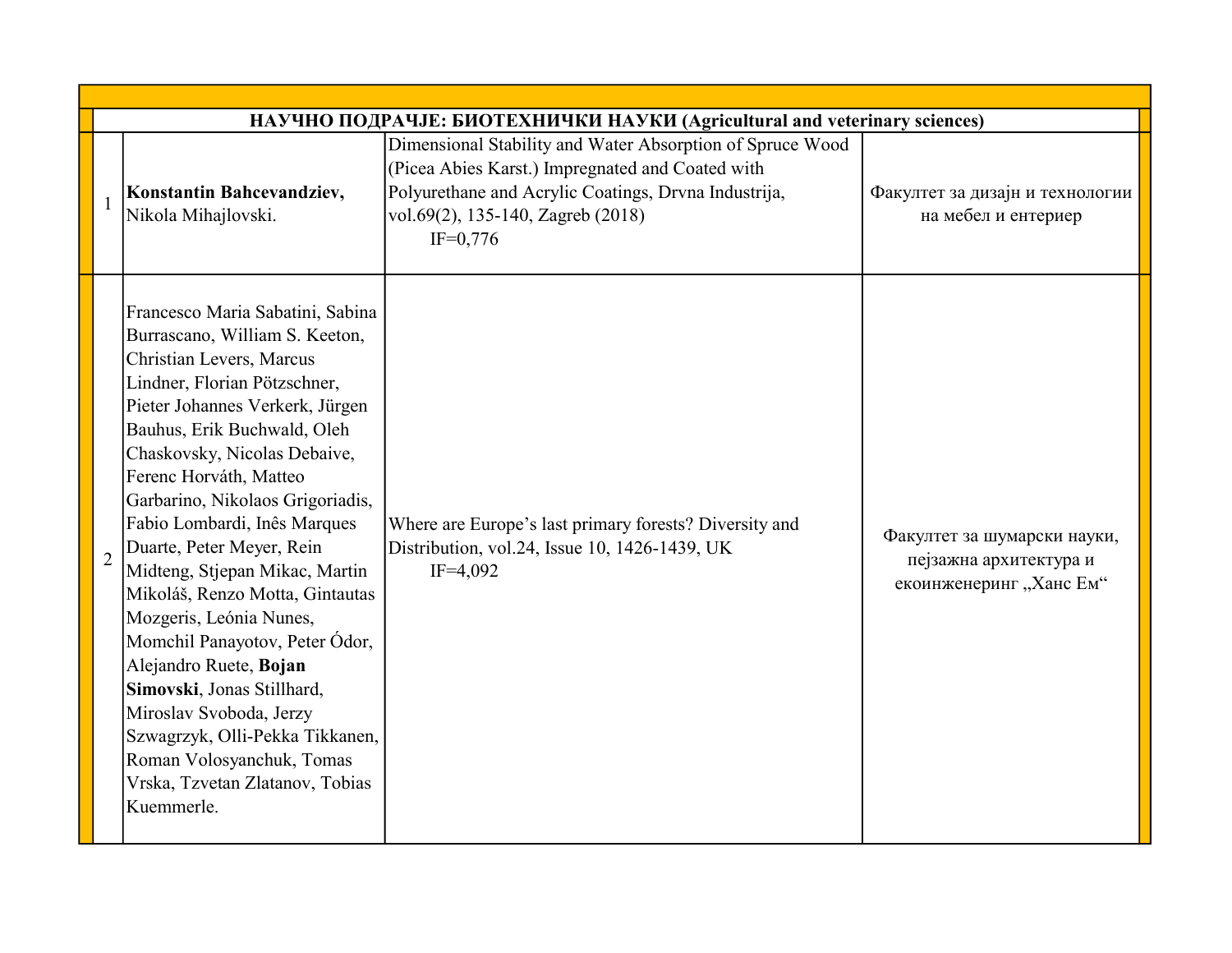| $\overline{3}$ | Liviu Nichiforel, Kevin Keary,<br>Philippe Deuffic, Gerhard Weiss,<br>Bo Jellesmark, Thorsen Georg<br>Winke, Mersudin Avdibegović,<br>Zuzana Dobšinská, Diana<br>Feliciano, Paola Gatto, Elena<br>Gorriz Mifsud, Marjanke<br>Hoogstra-Klein, Michal Hrib,<br>Teppo Hujala, Laszlo Jager,<br>Vilém Jarský, Krzysztof<br>Jodłowski, Anna Lawrence,<br>Malovrh, Jelena Nedeljković,<br>Dragan Nonić, Silvija Krajter<br>Ostoić, Klaus Pukall, Jacques<br>Rondeux, Theano Samara,<br>Zuzana Sarvašová, Ramona Elena<br>Scriban, Rita Šilingienė, Milan<br>Sinko, Makedonka Stojanovska,<br>Vladimir Stojanovski, Nickola<br>Stoyanov, Meelis Teder, Birger<br>Vennesland, Lelde Vilkriste, Erik<br>Wilhelmsson, Jerylee Wilkes-<br>Allemann, Laura Bouriaud. | How private are Europe's private forests? A comparative<br>Diana Lukmine, Špela Pezdevšek   property rights analysis. Volume 76, p. 535-552, 2018<br>$IF=3,573$ | Факултет за шумарски науки,<br>пејзажна архитектура и<br>екоинженеринг "Ханс Ем" |
|----------------|----------------------------------------------------------------------------------------------------------------------------------------------------------------------------------------------------------------------------------------------------------------------------------------------------------------------------------------------------------------------------------------------------------------------------------------------------------------------------------------------------------------------------------------------------------------------------------------------------------------------------------------------------------------------------------------------------------------------------------------------------------|-----------------------------------------------------------------------------------------------------------------------------------------------------------------|----------------------------------------------------------------------------------|
|----------------|----------------------------------------------------------------------------------------------------------------------------------------------------------------------------------------------------------------------------------------------------------------------------------------------------------------------------------------------------------------------------------------------------------------------------------------------------------------------------------------------------------------------------------------------------------------------------------------------------------------------------------------------------------------------------------------------------------------------------------------------------------|-----------------------------------------------------------------------------------------------------------------------------------------------------------------|----------------------------------------------------------------------------------|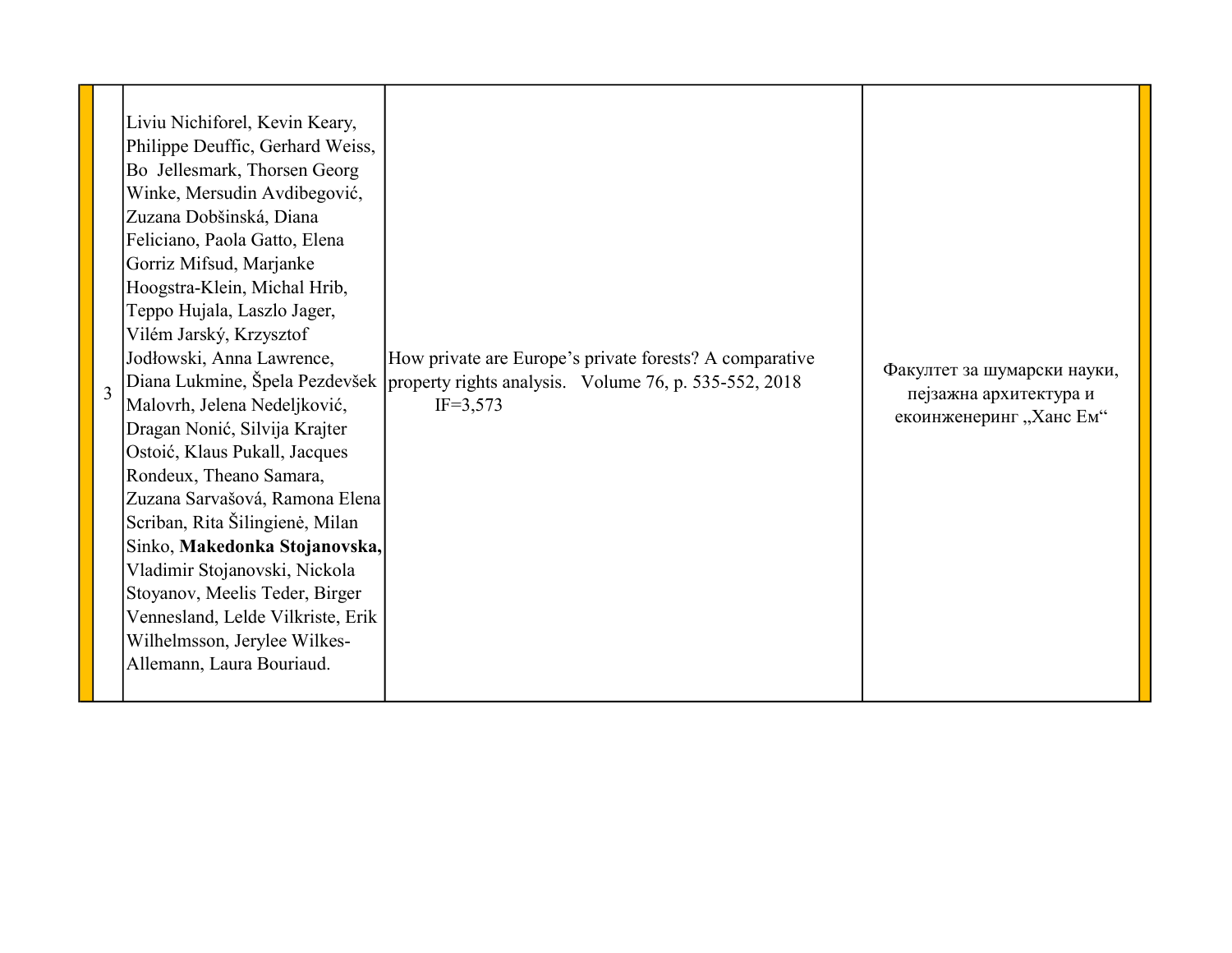| $\overline{4}$ | Ruth Mitchell, Savely Chitanava,<br>Roman Dbar, Volodymyr<br>Kramarets, Asko Lehtijärvi,<br>Izolda Matchutadze, Giorgi<br>Mamadashvili, Iryna Matsiakh,<br>Saidou Nacambo, Irena<br>Papazova-Anakieva, Shiroma<br>Sathyapala, Boris Tuniyev, Gábor<br>Vétek, Marine Zukhbaia, Marc<br>Kenis. | Identifying the ecological and societal consequences of a<br>decline in Buxus forests in Europe and the Caucasus, Volume<br>20, Issue 12, pp 3605-3620, 2018<br>$IF = 2,897$                                       | Факултет за шумарски науки,<br>пејзажна архитектура и<br>екоинженеринг "Ханс Ем" |
|----------------|----------------------------------------------------------------------------------------------------------------------------------------------------------------------------------------------------------------------------------------------------------------------------------------------|--------------------------------------------------------------------------------------------------------------------------------------------------------------------------------------------------------------------|----------------------------------------------------------------------------------|
| 5              | Valerij Pažin, Dean Jankuloski,<br>Lidija Kozačinski, Vesna<br>Dobranić, Bela Njari, Željka<br>Cvrtila, José Manuel Lorenzo and<br>Nevijo Zdolec.                                                                                                                                            | Tracing of Listeria monocytogenes Contamination Routes in<br>Fermented Sausage Production Chain by Pulsed-Field Gel<br>Electrophoresis Typing, Foods, Vol.7, p.198, 2018<br>$IF=3,011$                             | Факултет за ветеринарна<br>медицина                                              |
| 6              | Martin Morovic, Olga Østrup,<br>Frantisek Strejcek, Michal Benc,<br>Matej Murin, Katarina<br>Jedlickova, Alexandra Bartkova,<br>Andrea Lucas-Hahn, Lazo<br>Pendovski, Jozef Laurincik.                                                                                                       | Maternally inherited rRNA triggers de novo nucleolus<br>formation in porcine embryos, vol.26, issue 5, pp 395-402,<br>2018<br>$IF=1,278$                                                                           | Факултет за ветеринарна<br>медицина                                              |
|                | Svetlana Trifunović, Milica<br>Manojlović-Stojanoski, Nataša<br>Nestorović, Nataša Ristić, Branka<br>Šošić-Jurjević, Lazo Pendovski,<br>Verica Milošević.                                                                                                                                    | Histological and morphofunctional parameters of the<br>hypothalamic-pituitary-adrenal system are sensitive to<br>daidzein treatment in the adult rat. Acta Hystochemica, 120<br>$(2), 129-135, 2018$<br>$IF=1,719$ | Факултет за ветеринарна<br>медицина                                              |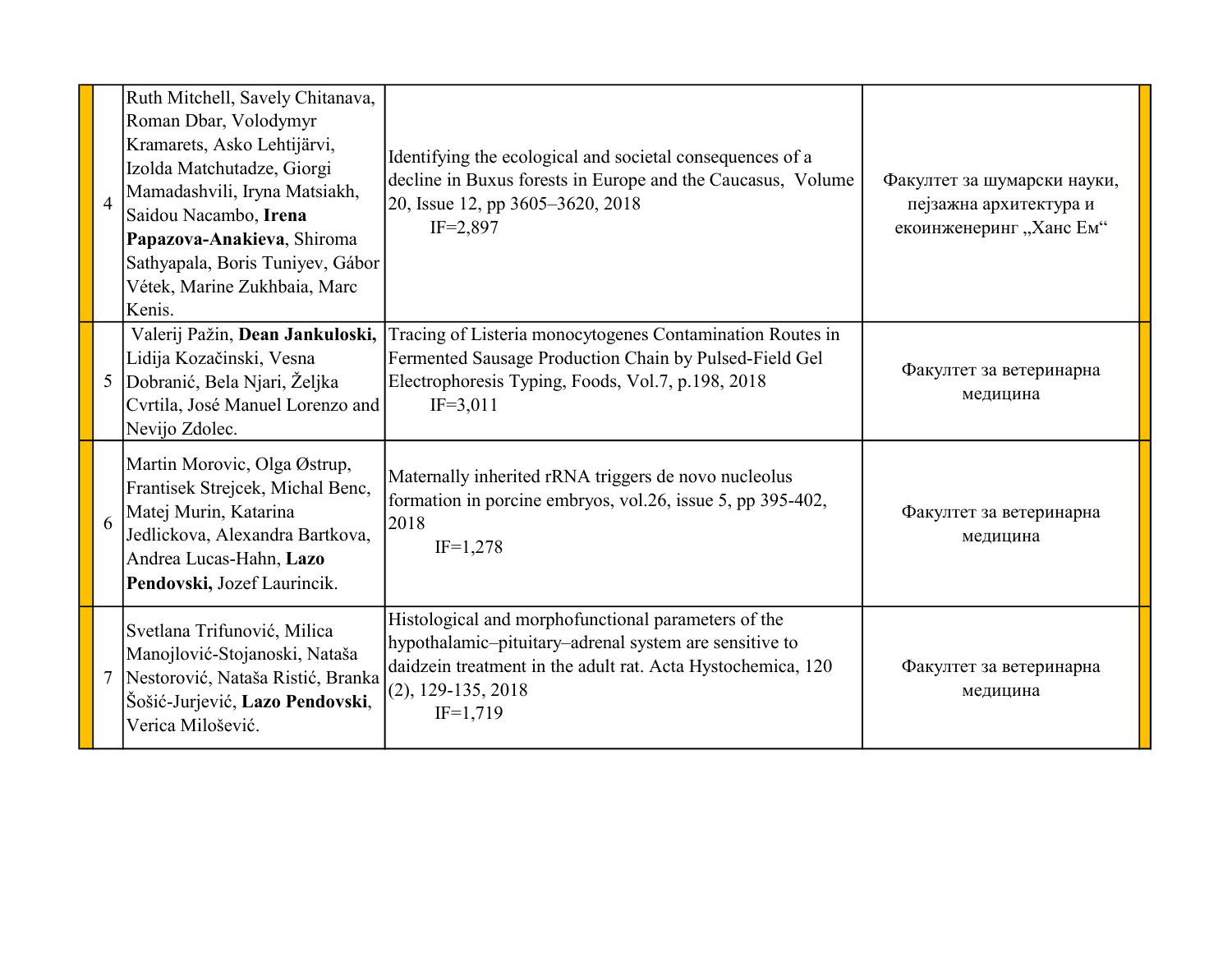| 8               | V.Lj. Milošević, W.B. Severs,<br>N.M. Ristić, M.N. Manojlović-<br>Stojanoski, F.V. Popovska-<br>Perčinić, B.T. Šošić-Jurjević,<br>L.B. Pendovski, S.L. Trifunović,<br>M.Š. Milerand V.Z. Ajdžanović, | Soy isoflavone effects on the adrenal glands of<br>orchidectomized adult male rats: a comprehensive histological<br>and hormonal study, vol.33, issue 8, pp 843-857, 2018<br>$IF=1,777$                                                                                                                                                      | Факултет за ветеринарна<br>медицина |
|-----------------|------------------------------------------------------------------------------------------------------------------------------------------------------------------------------------------------------|----------------------------------------------------------------------------------------------------------------------------------------------------------------------------------------------------------------------------------------------------------------------------------------------------------------------------------------------|-------------------------------------|
| 9               | Mirjana S. Jankulovska, Ilinka<br>Spirevska and Vesna Dimova                                                                                                                                         | Investigation of Dissociation Process of Some 4-<br>Methoxybenzaldehyde Benzoylhydrazones in Sodium<br>Hydroxide Media by UV Spectroscopy, Letters in Organic<br>Chemistry, 15(6): 515 - 522, 2018<br>$IF=0,723$                                                                                                                             | Факултет за ветеринарна<br>медицина |
| 10 <sup>1</sup> | Marina D. Meixner, Aleksandar<br>Uzunov                                                                                                                                                              | Genotype-environment-interactions and the occurrence of<br>honey bee diseases affect the survival of honey bee colonies –<br>sum-mary from a pan-European experiment, Berliner Und<br>Munchener Tierarztliche Wochenschrift, Online first:<br>07.11.2018 http://vetline.de/facharchiv/158/3222, DOI<br>10.2376/0005-9366-18015<br>$IF=0,438$ | Факултет за ветеринарна<br>медицина |
|                 | A. Rustempašić, A.Dokso, E.<br>Zečević, A.Hodžić, A.Hrković-<br>11 Porobija, Z.Sarić,<br>E.Miskoska-Milevska,<br>Z.Popovski and M.Brka                                                               | Polymorphism of B-Lactoglobulin in pramenka sheep breed In<br>Bosnia and Herzegovina, The Journal of Animal & Plant<br>Sciences, 28(1), p. 337-340, 2018<br>$IF=0,529$                                                                                                                                                                       | Факултет за ветеринарна<br>медицина |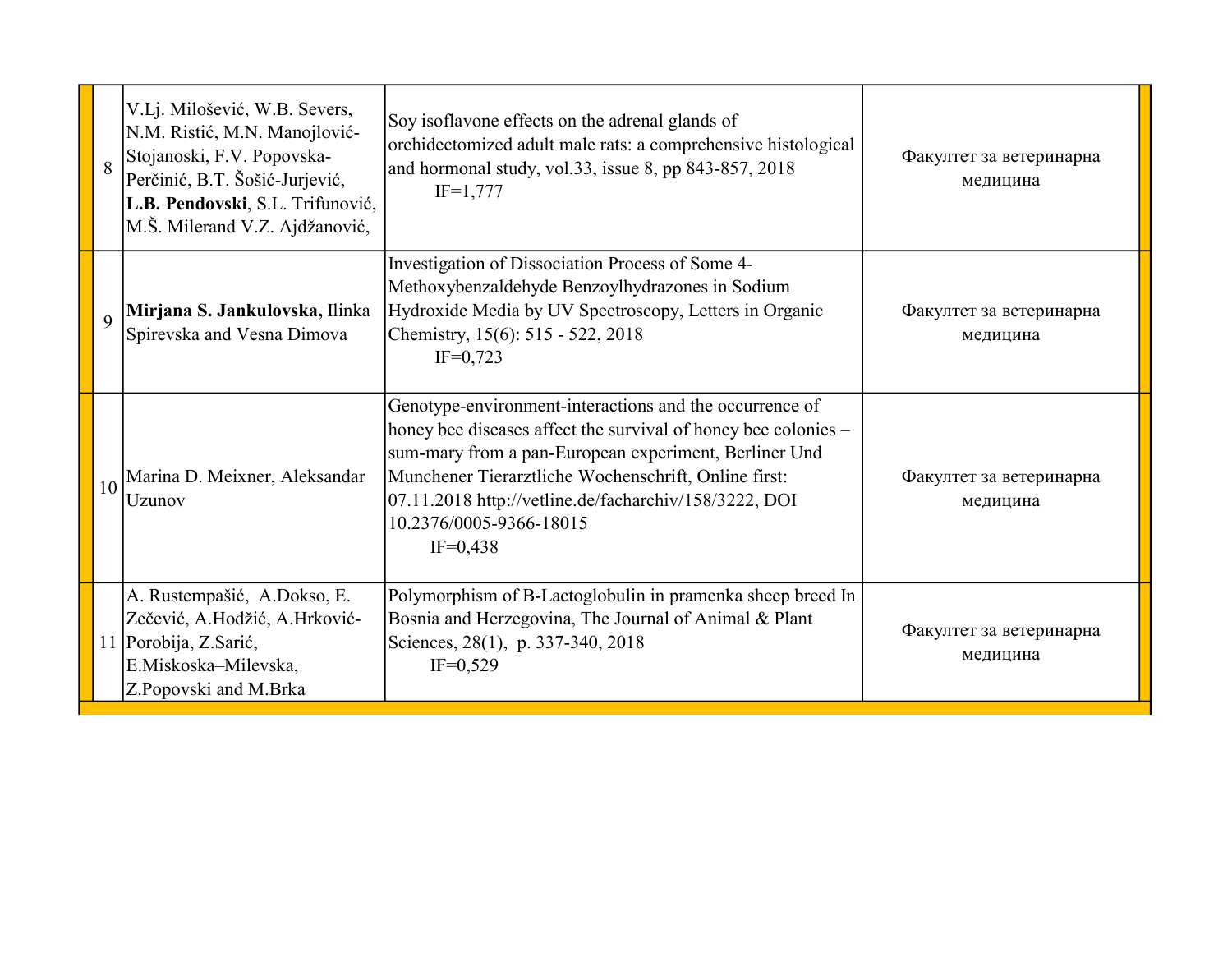|                          | НАУЧНО ПОДРАЧЈЕ: ОПШТЕСТВЕНИ НАУКИ (Social sciences)                                                            |                                                                                                                                                                                                                                                                     |                                                     |  |
|--------------------------|-----------------------------------------------------------------------------------------------------------------|---------------------------------------------------------------------------------------------------------------------------------------------------------------------------------------------------------------------------------------------------------------------|-----------------------------------------------------|--|
|                          | Gontarev, S., Kalac, R.,<br>Velickovska, A. L., Shukova<br>Stojmanovska, D., Misovski, A.,<br>& Milenkovski, J. | (2018). Health-related physical fitness of normal, stunted and<br>overweight children aged 6-14 years in Macedonia. Nutricion<br>Hospitalaria, 35(5), 1208:1214.<br>DOI: http://dx.doi.org/10/20960/nh.1794<br>IF (2018)=0.759                                      | Факултет за физичко<br>образование, спорт и здравје |  |
|                          | Gontarev, S., Kalac, R.,<br>Velickovska, A. L., & Zivkovic,<br>V.                                               | Physical fitness reference standards in Macedonian children<br>and adolescents: the MAKFIT study. Nutricion Hospitalaria,<br>35(6), 1275-1286. DOI: http://dx.doi.org/10.20960/nh.1881<br>IF $(2018)=0.759$                                                         | Факултет за физичко<br>образование, спорт и здравје |  |
| $\overline{\mathcal{E}}$ | S., & Georgiev, G.                                                                                              | (2018). Association Between Aerobic Fitness and High Blood<br>Pressure in Adolescents in Macedonia Evidence for criterion-<br>Pireva, A., Selimi, M., Gontarev, referenced cut-points. Journal of Physical Education and Sport,<br>18(2), 853-861.<br><b>SCOPUS</b> | Факултет за физичко<br>образование, спорт и здравје |  |
|                          | 4 $ \check{\mathbf{Z}}_n, Miki\acute{c}, B_n, \&$ Kostovska<br>Petkovska, V.                                    | Soklevska Ilievski, E., Kostovski, (2018). The structure of karate representatives and<br>competitors' psychological characteristics. Sport Science, (1),<br>$23-29.$                                                                                               | Факултет за физичко<br>образование, спорт и здравје |  |
| $\overline{5}$           | Kostovski, Ž., Mikić, B., Niqci,<br>V., & Shalja, S.                                                            | (2018). Blood lactate concentration in karate athletes measured<br>twice in the pre-competitive and competitive programmed<br>annual period. Sport Science, (2), 22-24.                                                                                             | Факултет за физичко<br>образование, спорт и здравје |  |
| 6                        | Filipovski, V., Trpeski, P., &<br>Bogoev, J.                                                                    | (2018). Business Cycle Synchronization of a Small Open EU-<br>Candidate Country's Economy with the Economy.<br>PANOECONOMICUS, 65(5), 609-631.<br>IF - SSCI (2018)=0.594                                                                                            | Економски факултет                                  |  |
|                          |                                                                                                                 |                                                                                                                                                                                                                                                                     |                                                     |  |